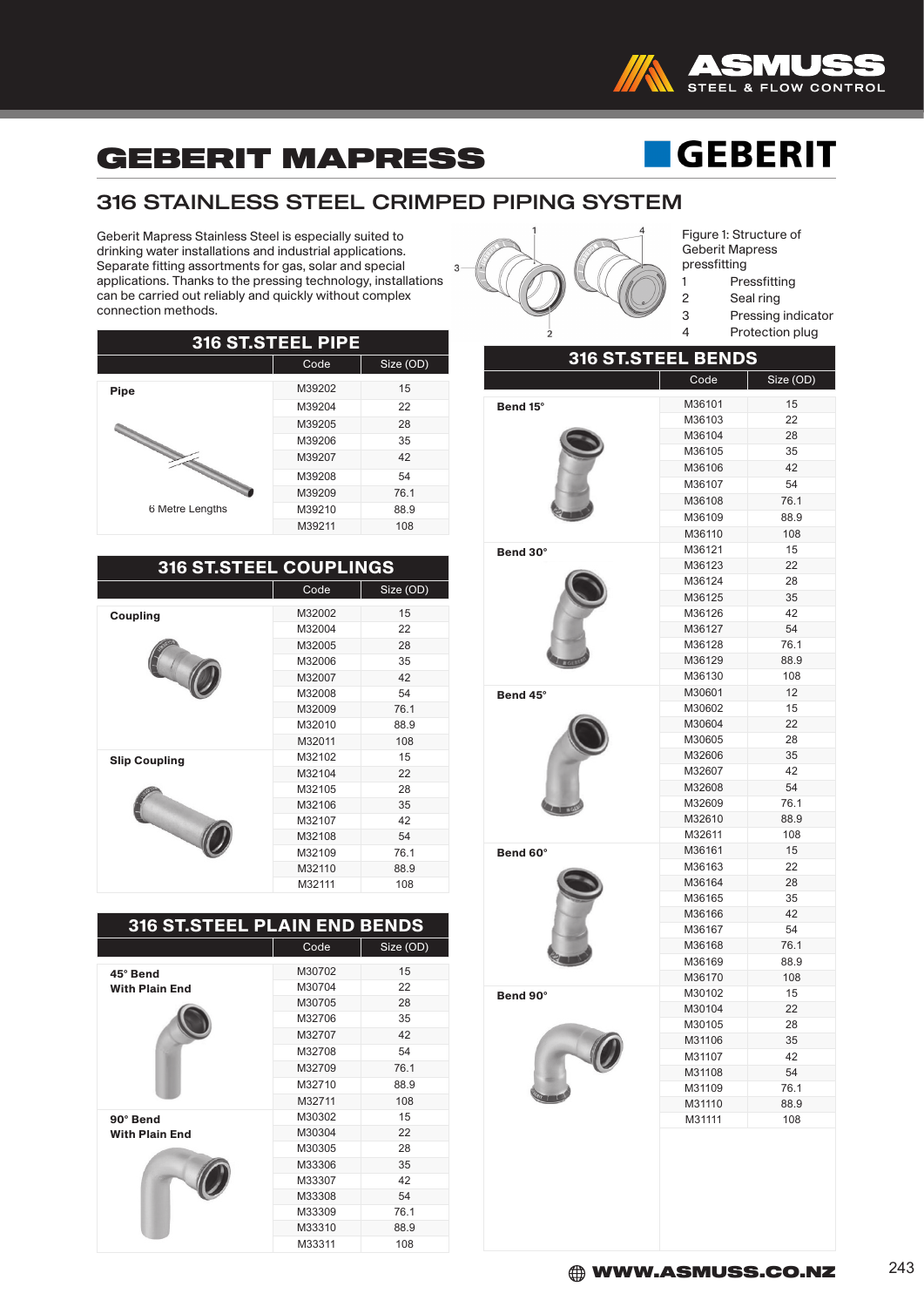# **GEBERIT**

### 316 STAINLESS STEEL CRIMPED PIPING SYSTEM

| <b>316 ST.STEEL ELBOWS</b>                                             |                                                |                                                                               |  |                                              |                                                          |                                                                                                                      |
|------------------------------------------------------------------------|------------------------------------------------|-------------------------------------------------------------------------------|--|----------------------------------------------|----------------------------------------------------------|----------------------------------------------------------------------------------------------------------------------|
|                                                                        | Code                                           | Size (OD)                                                                     |  |                                              | Code                                                     | Size (OD)                                                                                                            |
| 90° Elbow Adaptor With<br><b>Female Thread</b>                         | M33803<br>M33802<br>M33805<br>M33806<br>M33807 | $15 \times$ Rp<br>15 x Rp 1/2"<br>22 x Rp 3/4"<br>28 x Rp 1"<br>35 x Rp 11/4" |  | 90° Elbow Adaptor With<br><b>Male Thread</b> | M33833<br>M33835<br>M33836<br>M33837<br>M33838<br>M33839 | $15 \times R$ $\frac{1}{2}$ "<br>$22 \times R \frac{3}{4}$<br>28 x R 1"<br>35 x R 11/4"<br>42 x R 11/2"<br>54 x R 2" |
| 90° Elbow Adaptor<br><b>With Female Thread</b><br><b>And Plain End</b> | M33203                                         | 15 x Rp $\frac{1}{2}$ "                                                       |  | 90° Elbow<br><b>Tap Connector</b>            | M33013<br>M33403<br>M33407                               | 12 x Rp 1/2" x L430<br>15 x Rp 1/2" x L430<br>22 x Rp 3/4" x L510                                                    |

| 316 ST.STEEL TEES                        |        |                            |                     |        |                    |
|------------------------------------------|--------|----------------------------|---------------------|--------|--------------------|
|                                          | Code   | Size (OD)                  |                     | Code   | Size (OD)          |
| <b>Equal Tee</b>                         | M31002 | 15                         | <b>Reducing Tee</b> | M33005 | 15 x 12 x 15       |
|                                          | M31004 | 22                         |                     | M31227 | 22 x 15 x 18       |
|                                          | M31005 | 28                         |                     | M31206 | 22 x 15 x 22       |
|                                          | M31006 | 35                         |                     | M31234 | 28 x 22 x 22       |
|                                          | M31007 | 42                         |                     | M31211 | 28 x 22 x 28       |
|                                          | M31008 | 54                         |                     | M31212 | 35 x 15 x 35       |
|                                          | M31009 | 76.1                       |                     | M31235 | 35 x 22 x 28       |
|                                          | M31010 | 88.9                       |                     | M31214 | 35 x 22 x 35       |
|                                          | M31011 | 108                        |                     | M31242 | 35 x 28 x 28       |
| 90° Offset Tee Elbow                     | M33423 | 15 x Rp 1/2 x L650         |                     | M31215 | 35 x 28 x 35       |
|                                          |        |                            |                     | M31216 | 42 x 15 x 42       |
|                                          |        |                            |                     | M31243 | 42 x 22 x 35       |
|                                          |        |                            |                     | M31218 | 42 x 22 x 42       |
|                                          |        |                            |                     | M31251 | 42 x 28 x 35       |
|                                          |        |                            |                     | M31219 | 42 x 28 x 42       |
| <b>Tee With</b>                          | M31304 | 15 x Rp 1/2 x 15           |                     | M31220 | 42 x 35 x 42       |
| M31307<br><b>Female Thread</b><br>M31308 |        | 22 x Rp 1/2 x 22           |                     | M31221 | 54 x 15 x 54       |
|                                          |        | 22 x Rp 3/4 x 22           |                     | M31223 | 54 x 22 x 54       |
|                                          | M31311 | 28 x Rp 1 x 28             |                     | M31224 | 54 x 28 x 54       |
|                                          | M31309 | 28 x Rp 1/2 x 28           |                     | M31225 | 54 x 35 x 54       |
|                                          | M31310 | 28 x Rp 3/4 x 28           |                     | M31226 | 54 x 42 x 54       |
|                                          | M31312 | 35 x Rp 1/2 x 35           |                     | M31229 | 76.1 x 22 x 76.1   |
|                                          | M31313 | 35 x Rp 3/4 x 35           |                     | M31230 | 76.1 x 28 x 76.1   |
|                                          | M31316 | 42 x Rp 1/2 x 42           |                     | M31231 | 76.1 x 35 x 76.1   |
|                                          | M31317 | 42 x Rp 3/4 x 42           |                     | M31232 | 76.1 x 42 x 76.1   |
|                                          | M31320 | 54 x Rp 1/2 x 54           |                     | M31233 | 76.1 x 54 x 76.1   |
|                                          | M31324 | 54 x Rp 2 x 54             |                     | M31236 | 88.9 x 22 x 88.9   |
|                                          | M31321 | 54 x Rp 3/4 x 54           |                     | M31237 | 88.9 x 28 x 88.9   |
|                                          | M31329 | 76.1 x Rp 2 x 76.1         |                     | M31238 | 88.9 x 35 x 88.9   |
|                                          | M31326 | 76.1 x Rp 3/4 x 76.1       |                     | M31239 | 88.9 x 42 x 88.9   |
|                                          | M31334 | 88.9 x Rp 2 x 88.9         |                     | M31240 | 88.9 x 54 x 88.9   |
|                                          | M31331 | 88.9 x Rp 3/4 x 88.9       |                     | M31241 | 88.9 x 76.1 x 88.9 |
|                                          | M31339 | 108 x Rp 2 x 108           |                     | M31244 | 108 x 22 x 108     |
| <b>Tee With</b>                          | M31454 | 15 x Rp $\frac{1}{2}$ x 15 |                     | M31245 | 108 x 28 x 108     |
| <b>Male Thread</b>                       | M31401 | 15 x Rp x 15               |                     | M31246 | 108 x 35 x 108     |
|                                          | M31458 | 22 x Rp 3/4 x 22           |                     | M31247 | 108 x 42 x 108     |
|                                          | M31461 | 28 x Rp 1 x 28             |                     | M31248 | 108 x 54 x 108     |
|                                          | M31464 | 35 x Rp 1/4 x 35           |                     | M31249 | 108 x 76.1 x 108   |
|                                          |        |                            |                     | M31250 | 108 x 88.9 x 108   |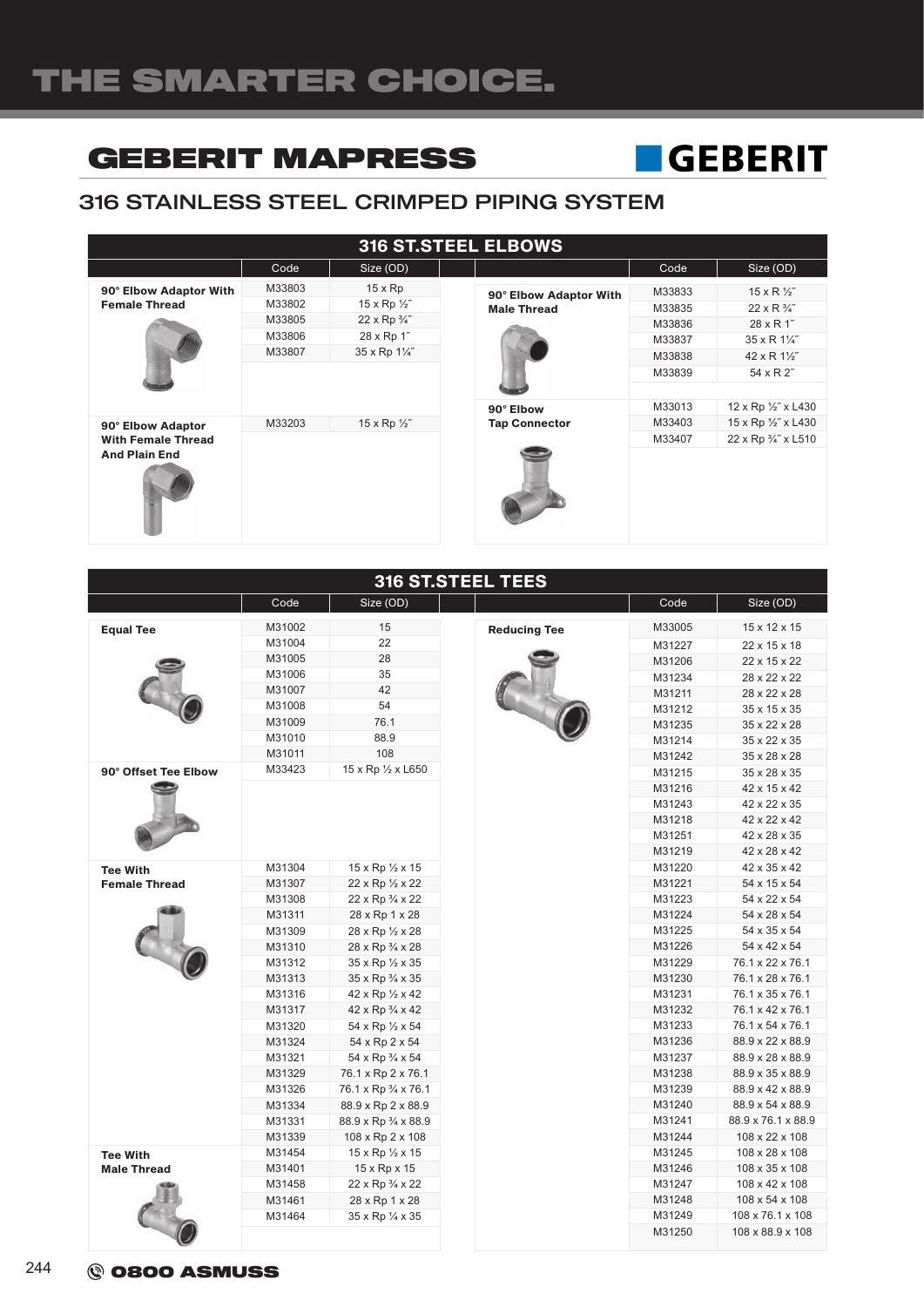

# **GEBERIT**

#### 316 STAINLESS STEEL CRIMPED PIPING SYSTEM

| <b>316 ST.STEEL REDUCERS</b>  |        |                |  |  |
|-------------------------------|--------|----------------|--|--|
|                               | Code   | Size (OD)      |  |  |
| <b>Reducer With Plain End</b> | M33002 | $15 \times 12$ |  |  |
|                               | M32305 | 22 x 15        |  |  |
|                               | M32307 | 28 x 15        |  |  |
|                               | M32309 | 28 x 22        |  |  |
|                               | M32310 | $35 \times 15$ |  |  |
|                               | M32312 | $35 \times 22$ |  |  |
|                               | M32313 | $35 \times 28$ |  |  |
|                               | M32314 | 42 x 15        |  |  |
|                               | M32316 | 42 x 22        |  |  |
|                               | M32317 | 42 x 28        |  |  |
|                               | M32318 | 42 x 35        |  |  |
|                               | M32319 | 54 x 15        |  |  |
|                               | M32321 | 54 x 22        |  |  |
|                               | M32322 | 54 x 28        |  |  |
|                               | M32323 | 54 x 35        |  |  |
|                               | M32324 | 54 x 42        |  |  |
|                               | M32331 | 76.1 x 54      |  |  |
|                               | M32338 | 88.9 x 54      |  |  |
|                               | M32339 | 88.9 x 76.1    |  |  |
|                               | M32345 | 108 x 54       |  |  |
|                               | M32346 | 108 x 76.1     |  |  |
|                               | M32348 | 108 x 88.9     |  |  |

| <b>316 ST.STEEL UNIONS</b>      |        |                                        |  |
|---------------------------------|--------|----------------------------------------|--|
|                                 | Code   | Size (OD)                              |  |
| Union                           | M35390 | $15 \times G \frac{3}{4}$              |  |
|                                 | M35392 | 22 x G 1"                              |  |
|                                 | M35393 | $28 \times G$ 11/4"                    |  |
|                                 | M35394 | $35 \times G$ 11/ <sub>2</sub> "       |  |
|                                 | M35395 | 42 x G $1\frac{3}{4}$ "                |  |
|                                 | M35396 | 54 x G 2 <sup>3</sup> / <sub>8</sub> " |  |
| Union nut made of crni<br>steel |        |                                        |  |

| <b>316 ST.STEEL ADAPTOR UNIONS</b> |        |                                                        |  |  |
|------------------------------------|--------|--------------------------------------------------------|--|--|
|                                    | Code   | Size (OD)                                              |  |  |
| <b>Adaptor Union With</b>          | M35350 | 15 x Rp $\frac{1}{2}$ " x G $\frac{3}{4}$ "            |  |  |
| <b>Female Thread</b>               | M35357 | 15 x Rp $\frac{3}{4}$ " x G $\frac{3}{4}$ "            |  |  |
|                                    | M35359 | 22 x Rp 1" x G 1"                                      |  |  |
|                                    | M35352 | 22 x Rp 3/4" x G 1"                                    |  |  |
|                                    | M35353 | 28 x Rp 1" x G 11/4"                                   |  |  |
|                                    | M35354 | 35 x Rp 11/4" x G 11/2"                                |  |  |
|                                    | M35355 | 42 x Rp 11/2" x G 13/4"                                |  |  |
|                                    | M35356 | 54 x Rp 2" x G 2%"                                     |  |  |
| Union nut made of crni<br>steel    |        |                                                        |  |  |
| <b>Adaptor Union Male</b>          | M35360 | $15 \times R$ $\frac{1}{3}$ $\times$ G $\frac{3}{4}$ " |  |  |
| <b>Thread</b>                      | M35361 | $15 \times R \frac{3}{4}$ " $\times G \frac{3}{4}$ "   |  |  |
|                                    | M35366 | $22 \times R$ 1" $\times$ G 1"                         |  |  |
|                                    | M35364 | $22 \times R$ $\frac{1}{3}$ $\times$ G 1"              |  |  |
|                                    | M35365 | $22 \times R \frac{3}{4}$ " x G 1"                     |  |  |
|                                    | M35367 | 28 x R 1" x G 11/4"                                    |  |  |
|                                    | M35368 | 35 x R 1¼" x G 1½"                                     |  |  |
|                                    | M35369 | 42 x R 11/2" x G 13/4"                                 |  |  |
| Union nut made of crni             | M35370 | $54 \times R$ 2" $\times G$ 2%"                        |  |  |
| steel                              |        |                                                        |  |  |

| <b>316 ST.STEEL ADAPTORS</b>     |                  |                               |  |
|----------------------------------|------------------|-------------------------------|--|
|                                  | Code             | Size (OD)                     |  |
| <b>Adaptor, Female Thread</b>    | M31802           | 15 x Rp 1/2"                  |  |
|                                  | M31823           | 15 x Rp 3/4"                  |  |
|                                  | M31801           | 15 x Rp $\frac{3}{8}$ "       |  |
|                                  | M31824           | 22 x Rp 1"                    |  |
|                                  | M31805           | 22 x Rp 1/2"                  |  |
|                                  | M31806           | 22 x Rp 3/4"                  |  |
|                                  | M31825           | 28 x Rp 11/4"                 |  |
|                                  | M31809           | 28 x Rp 1"                    |  |
|                                  | M31807           | 28 x Rp 1/2"                  |  |
|                                  | M31819           | 28 x Rp 3/4"                  |  |
|                                  | M31826           | 35 x Rp 11/2"                 |  |
|                                  | M31811           | 35 x Rp 11/4"                 |  |
|                                  | M31820           | 35 x Rp 1"                    |  |
|                                  | M31814           | 42 x Rp 11/2"                 |  |
|                                  | M31821           | 42 x Rp 11/4"                 |  |
|                                  | M31822           | 54 x Rp 11/2"                 |  |
|                                  | M31818           | 54 x Rp 2"                    |  |
|                                  | M36130           | 108                           |  |
| <b>Adaptor, Male Thread,</b>     | M31932           | $15 \times R$ $\frac{1}{2}$ " |  |
| <b>Plain End</b>                 | M31936           | $22 \times R \frac{3}{4}$     |  |
|                                  | M31937           | 28 x R 1"                     |  |
|                                  | M31938           | 35 x R 11/4"                  |  |
|                                  | M31939           | 42 x R 11/2"                  |  |
|                                  | M31940           | 54 x R 2"                     |  |
| <b>Adaptor, Male Thread, NPT</b> | M31833           | $15 \times R \frac{1}{2}$     |  |
|                                  | M31837           | $22 \times R \frac{3}{4}$     |  |
|                                  | M31838           | 28 x R 1"                     |  |
|                                  | M31839           | 35 x R 11/4"                  |  |
|                                  | M31840           | 42 x R 11/2"                  |  |
|                                  | M31841           | 54 x R 2"                     |  |
|                                  |                  |                               |  |
| <b>Adaptor, Male Thread</b>      | M31703           | 15 x R ½"                     |  |
|                                  | M31714           | $15 \times R \frac{3}{4}$     |  |
|                                  | M31726           | $15 \times R$ %"              |  |
|                                  | M31716           | 22 x R 1"                     |  |
|                                  | M31715           | 22 x R ½"                     |  |
|                                  | M31707<br>M31718 | 22 x R 3/4"<br>28 x R 11/4"   |  |
|                                  | M31708           | 28 x R 1"                     |  |
|                                  | M31717           | $28 \times R \frac{3}{4}$     |  |
|                                  | M31720           | 35 x R 11/2"                  |  |
|                                  | M31709           | 35 x R 11/4"                  |  |
|                                  | M31719           | 35 x R 1"                     |  |
|                                  | M31710           | 42 x R 11/2"                  |  |
|                                  | M31721           | 42 x R 11/4"                  |  |
|                                  | M31722           | 54 x R 11/2"                  |  |
|                                  | M31711           | 54 x R 2"                     |  |
|                                  | M31713           | 76.1 x R 21/2"                |  |
|                                  | M31724           | 88.9 x R 3"                   |  |
| <b>Adaptor With Union Nut</b>    | M35132           | 15 x G $\frac{3}{4}$ "        |  |
|                                  | M35134           | 22 x G 1"                     |  |
|                                  | M35075           | 28 x G 11/2"                  |  |
|                                  |                  |                               |  |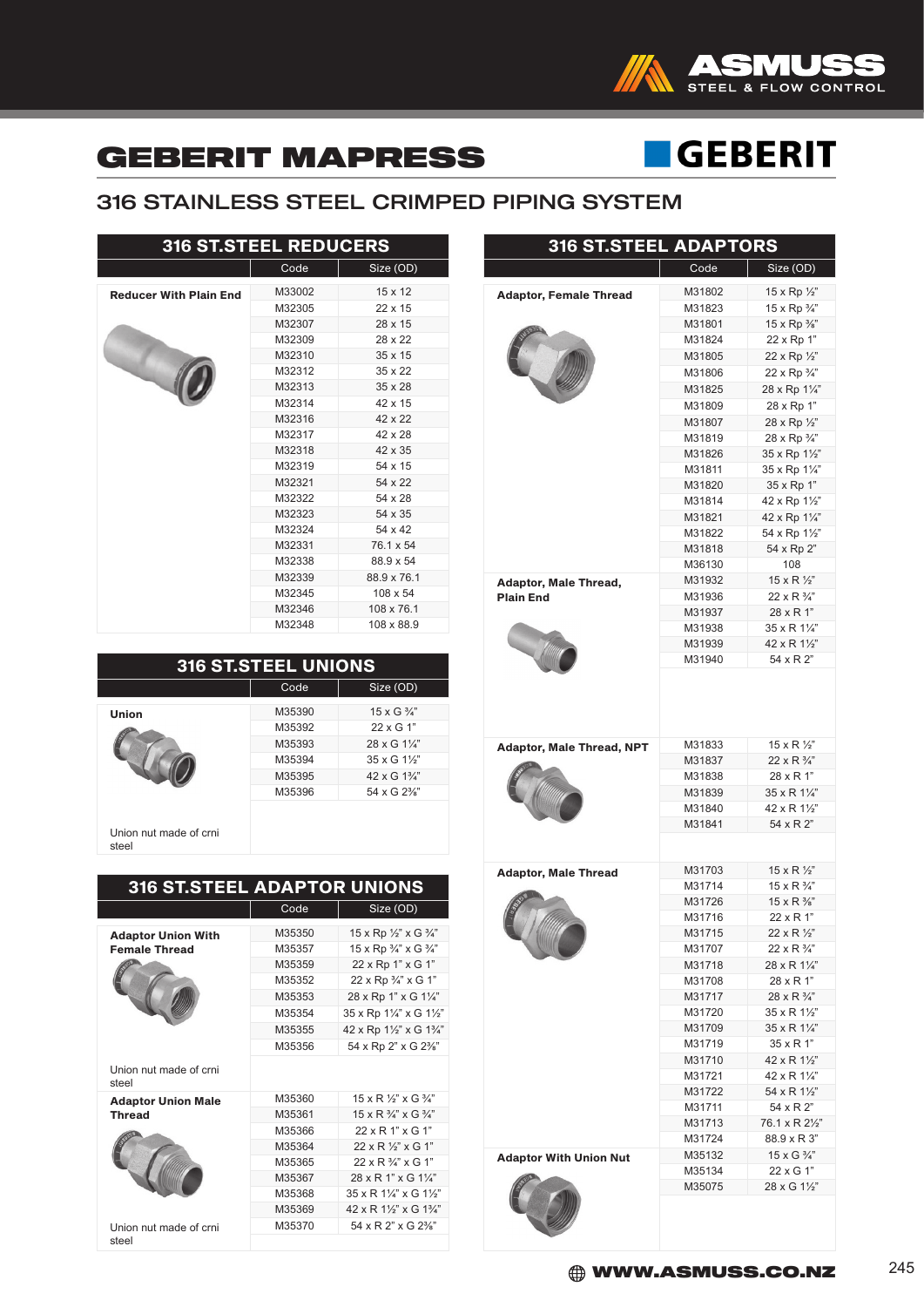# **GEBERIT**

#### 316 STAINLESS STEEL CRIMPED PIPING SYSTEM

316 ST.STEEL END CAPS

|     | Code   | Size (OD) |
|-----|--------|-----------|
| Cap | M33212 | 15        |
|     | M33214 | 22        |
|     | M33215 | 28        |
|     | M33216 | 35        |
|     | M33217 | 42        |
|     | M33218 | 54        |
|     | M33219 | 76.1      |
|     | M33220 | 88.9      |
|     | M33221 | 108       |

| <b>316 ST.STEEL FLANGES</b>    |                  |           |
|--------------------------------|------------------|-----------|
|                                | Code             | Size (OD) |
| Flange PN 10/16                | M33748           | 54        |
| <b>Plain End</b>               | M33749           | 76.1      |
|                                | M33750           | 88.9      |
|                                | M33752           | 108       |
|                                |                  |           |
| Flange PN 10/16                | M33732           | 15        |
| <b>With Pressing Socket</b>    | M33734           | 22        |
|                                | M33735           | 28        |
|                                | M33736           | 35        |
|                                | M33737           | 42        |
|                                | M33738           | 54        |
|                                | M33739           | 76.1      |
|                                | M33740           | 88.9      |
|                                | M33741           | 108       |
| <b>Flanged Stub With Plain</b> | M36141           | 22        |
| <b>End For Loose Flange</b>    | M36142           | 28        |
| PN 10/16                       | M36143           | 35        |
|                                | M36144           | 42        |
|                                | M36145           | 54        |
|                                | M36146           | 76.1      |
|                                | M36147           | 88.9      |
|                                | M36148<br>M90402 | 108<br>15 |
| Seal Ring, CIIR, Black         | M90404           | 22        |
|                                | M90405           | 28        |
|                                | M90406           | 35        |
|                                | M90407           | 42        |
|                                | M90408           | 54        |
|                                | M90409           | 76.1      |
|                                | M90410           | 88.9      |
|                                | M90411           | 108       |
| Seal Ring, FKM, Blue           | M90881           | 12        |
|                                | M90882           | 15        |
|                                | M90884           | 22        |
|                                | M90885           | 28        |
|                                | M90886           | 35        |
|                                | M90887           | 42        |
|                                | M90888           | 54        |
|                                | M90891           | 76.1      |
|                                | M90893           | 108       |
|                                |                  |           |

#### 316 ST.STEEL EXPANSION FITTINGS Code Size (OD) M33935 28 x 39 Axial Expansion Fitting M33936 35 x 46<br>M33937 42 x 56 With Pressing Sockets 42 x 56 Canco M33938 54 x 70 M33939 76.1 x 88<br>M33940 88.9 x 117 88.9 x 117 M33941 108 x 144

| <b>316 ST.STEEL VALVES</b>                               |        |           |  |
|----------------------------------------------------------|--------|-----------|--|
|                                                          | Code   | Size (OD) |  |
| 316 SS Ball Value With<br><b>Lever Handle, CIIR/PTFE</b> | M92100 | 15        |  |
|                                                          | M92102 | 22        |  |
|                                                          | M92103 | 28        |  |
|                                                          | M92104 | 35        |  |
|                                                          | M92105 | 42        |  |
|                                                          | M92106 | 54        |  |
|                                                          | M92107 | 76 1      |  |
|                                                          | M92108 | 88.9      |  |
|                                                          | M92109 | 108       |  |
| 316 SS Non-Return Value,<br><b>CIIR/PTFE</b>             | M92140 | 15        |  |
|                                                          | M92142 | 22        |  |
|                                                          | M92143 | 28        |  |
|                                                          | M92144 | 35        |  |
|                                                          | M92145 | 42        |  |
|                                                          | M92146 | 54        |  |
|                                                          | M92147 | 761       |  |
|                                                          | M92148 | 88.9      |  |
|                                                          | M92149 | 108       |  |

#### MAPRESS ST.STEEL TOOLING

Code

| <b>Mapress Starter Kit</b>                                                                                   | <b>MPRESSKIT</b> |
|--------------------------------------------------------------------------------------------------------------|------------------|
| Suitable For D15-35mm, incl: ACO 203 pressing<br>tool, jaws, battery, charger, deburrer and marking<br>tools |                  |
| <b>Pressing Tool, In Case</b><br>ACO 203 (2),<br><b>AS/NZS 3112</b>                                          | M691.218.P6.1    |
| ACO 203XL (2XL),<br><b>AS/NZS 3112</b>                                                                       | M691.228.P6.1    |
| <b>Li-Ion Battery, 18V</b>                                                                                   | M690.599.00.1    |
| Battery Charger, 18V, AS/NZS 3112                                                                            | M690.598.P6.1    |
| <b>Brunox Turbo-Spray</b>                                                                                    | M90000           |